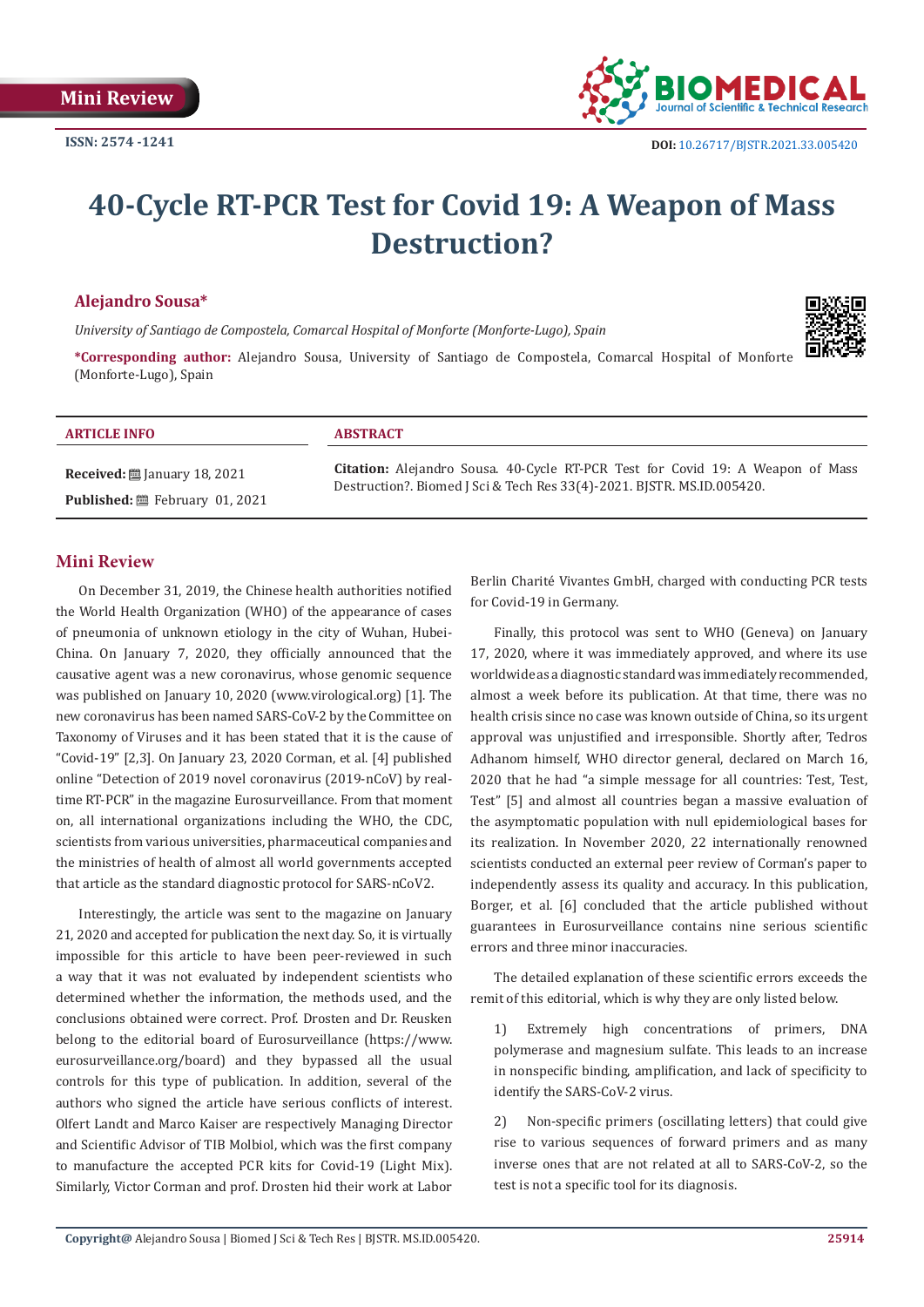3) The test cannot discriminate between the complete virus (infectious) and the viral fragments.

4) A difference of 10 °C with respect to the annealing temperature of the first pair of RdRp primers (direct and reverse) when it should be 2 °C.

5) The genes chosen were wrong because:

a) They did not represent the entire length of the virus.

b) The E gene is nonspecific and is present in all coronaviruses.

c) The N gene that at least ensured that it was a SARS-1 or SARs-CoV2 was removed by the WHO from the protocol due to lack of sensitivity.

6) The RdPd gene proposed by Corman, et al. [4] contains too many oscillating letters so that 2 forward primers, 4 different reverse primers and 8 different probes could be synthesized, which provides excessive variability from the point of view of commercial tests to ensure its specificity.

7) The PCR products have not been validated at the molecular level.

8) The PCR test does not contain a single positive control to evaluate its specificity for SARS-CoV-2 or a negative control to exclude the presence of other coronaviruses, which makes the test unsuitable as a specific diagnostic tool to identify SARS-CoV-2. Virus

9) The number of cycles is not specified for a test to be positive. Later, the WHO recommended between 40 and 45 cycles, which is totally wrong from a scientific point of view.

Recently, Bruno, et al. [7]. conducted another critical review of the article by Corman, et al. [4] focused on the "Non-specificity of the Real Time RT-PCR test to detect COVID-19" in which to show the inability of the RT-PCR test to discriminate between different coronavirus strains and to confirm the molecular diagnosis of infection with the novel SARS-CoV-2 virus. The Corman, et al. [4] protocol is based on the detection of 3 viral genes: N, E and RdRp. Theoretically, the first two do not detect common human coronaviruses, but betacoronoaviruses associated with bats; however, their studies demonstrated their inability to detect them. Alone, the test for the RdRp gene would be specific to detect SARS-CoV-2 coronavirus. However, the results showed that the detection of the RdRp gene is not specific for SARS-CoV-2 because it shares homologies with sequences from other human coronaviruses, animals and genomic sequences present on human chromosomes (similarities between 97-100%) that can be cross-reactive with other viruses and genomic sequences present in human chromosomes. Therefore, this test has a high risk of non-specificity associated with false positive results.

In fact, some of the PCR tests for Covid-19 openly recognize the possible interference by Influenza A (H1N1) virus, Influenza B virus (Yamagata), type B respiratory syncytial virus, respiratory adenovirus (types 3 and 7), parainfluenza virus (type B), mycoplasma pneumoniae and chlamydia pneumoniae. But if there is one unanimous criticism worldwide, it is the total incorrectness in the number of cycles used worldwide to diagnose Covid-19. As early as February 2020, Wang Chen, president of the Chinese Academy of Medical Sciences, admitted that "PCR tests are only 30 to 50% accurate" [8]. However, inexplicably, the PCR test has continued to be performed worldwide with 40, or even 45 amplification cycles. In April 2020, La Scola, et al. [9] verified that the percentage of positive viral cultures obtained from nasopharyngeal samples (theoretically SARS-CoV2) and the number of cycles at which the infection was detected were inversely correlated. Thus, while with 17 cycles the test was totally accurate, from that number it progressively decreased, reaching an error level of 100% from cycle 34.

In August 2020, Dr. Anthony Fauci himself, director of the National Institute of Allergy and Infectious Diseases since 1984, publicly admitted to the media that "it was extremely difficult to detect any live virus in a sample (above threshold of 33 cycles)" [10]. However, it took almost a year since the start of this health crisis for the WHO [11] to officially accept that "As the positivity rate for SARS-CoV-2 decreases, the positive predictive value also decreases. This means that the probability that a person who has a positive result (SARS-CoV-2 detected) is truly infected with SARS-CoV-2 decreases as the positivity rate decreases, irrespective of the assay specificity. Therefore, healthcare providers are encouraged to take into consideration testing results along with clinical signs and symptoms, confirmed status of any contacts, etc. adding this to that increased number of amplifications "the distinction between background noise and actual presence of the target virus is difficult to ascertain". In fact, there is complete consensus that PCR tests performed with 40 amplification cycles cannot distinguish between "live" viruses and inactive (non-infectious) virus particles and therefore cannot be used as a diagnostic tool.

They also cannot confirm that SARS-CoV2 is the causative agent of clinical symptoms, as the test cannot rule out diseases caused by other microorganisms or even our own genes. Another important aspect for the possible cancellation of this test as a diagnostic method for Covid-19 is the absolute lack of a gold standard with which to compare the test results [12]. In his article Watson states that "only a virus, tested by isolation and purification, can be a solid gold standard, only virus isolation, that is, an unequivocal virus test, can be the gold standard". But such a comparison of the test versus the isolated and purified culture has never been made. In addition, this crop does not seem to exist (or not be available), as has been recognized by the governments of several countries and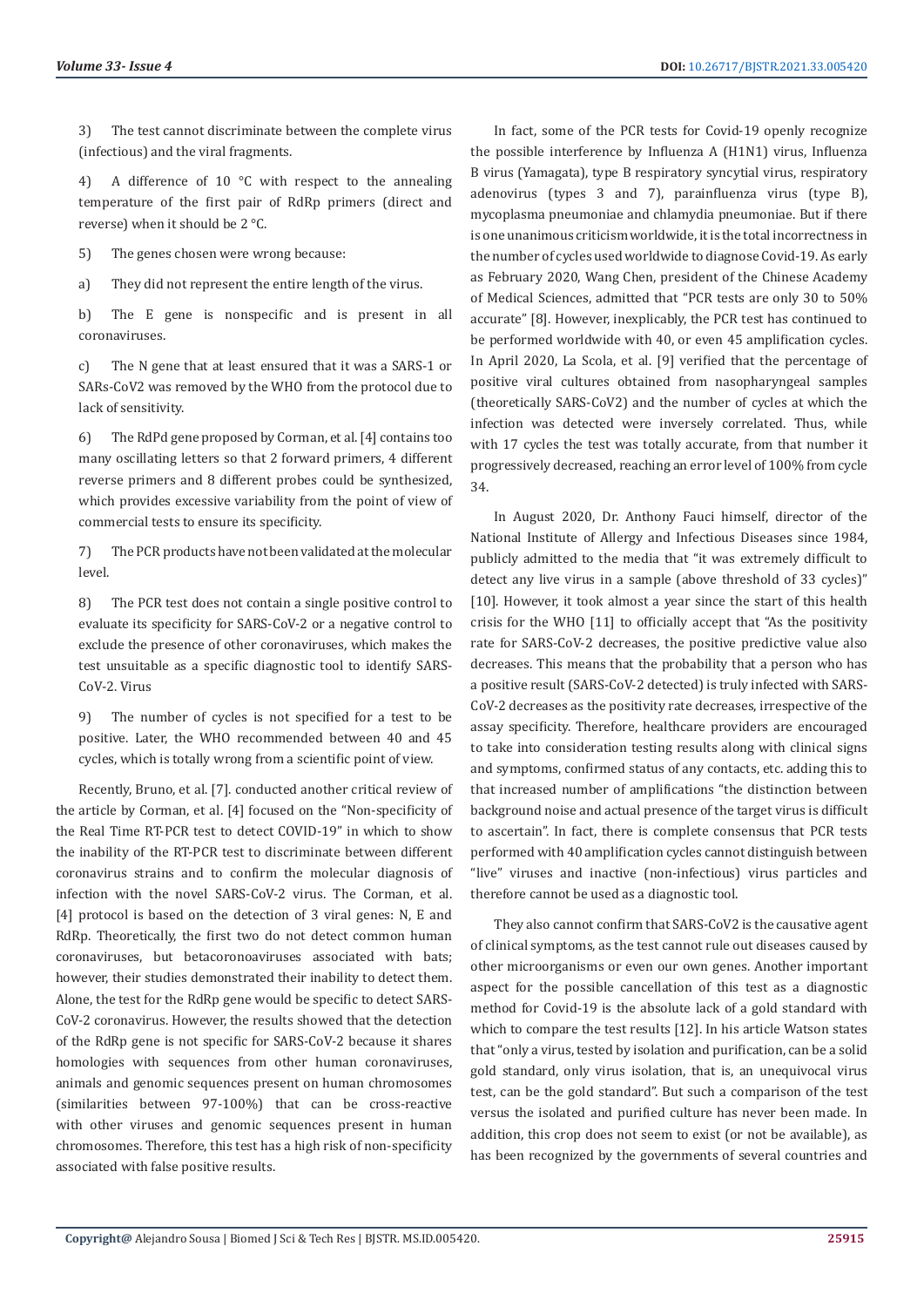the document of the Center of Disease Control and Prevention. In a document entitled "CDC 2019-Novel Coronavirus (2019-nCoV) Real-Time RT-PCR Diagnostic Panel" [13] and published on July 13, 2020, it recognizes in the section "Performance characteristics" (page 39) that "Given that currently no quantified virus isolates of 2019-nCoV are available, the assays [diagnostic tests] designed for the detection of 2019-nCoV RNA were tested with characterized strains of full-length RNA transcribed *in vitro*… ".

Yesterday, January 16, 2021, the very manufacturer of the PCR test promoted by Corman-Drosten [4] (and blessed by WHO) estimates false positive rate at 50%. This literally means that half of the 95 million cases of "infected" and of the 2 million deaths are false and that almost all the decisions made have been totally wrong and counterproductive [14]. Since the beginning of the health crisis, the belief in the validity of these PCR tests has been so strong that it resembles a fanaticism that does not tolerate contradiction on the part of official doctors and scientists when there is already talk of 95% false positives, especially when it is performed on asymptomatic patients. One of the basic principles of medicine has been to correlate clinical symptoms, physical examination and complementary tests to arrive at any diagnosis of disease. To assume that a totally asymptomatic person is sick with Covid-19 because a PCR test with 40 amplification cycles has been positive is simply a scientific falsehood. If there were few cases, such probably wrong diagnoses would not matter much, but when that error probably involves 2/3 of the almost 95 million people diagnosed with Covid-19 to date, it is an error of monstrous proportions with enormous global social, health and economic repercussions.

Likewise, a significant part of the 2 million deaths from heart attacks, cancer, strokes, trauma and other diseases has been mislabeled as Covid-19 just because of testing positive on a 40-cycle amplified PCR test. Only 6% of COVID-19 deaths in the United States had COVID-19 as the only cause mentioned, suggesting that 94 percent of patients who died from the coronavirus also had other underlying 2.6 additional conditions per person, according to a new report of the US Centers for Disease Control and Prevention (CDC) [15]. This organism listed severe medical conditions linked to coronavirus deaths, including influenza and pneumonia, respiratory failure, hypertensive disease, diabetes, vascular and unspecified dementia, cardiac arrest, heart failure, renal failure, intentional and unintentional injury. The world economy has presented a serious setback during 2020. GDP declines in the second half of the year have varied between 4 and 22% with the only, and curious, exception of China whose GDP increased by 4.9% [16].

The making of political decisions that are clearly inadequate because they are based on mostly erroneous diagnoses, have caused devastating consequences for the country's economy

without having produced any health advantage according to studies carried out by various universities in the USA and Europe. These decisions made around the world have pushed 60 million people into "extreme poverty", which is defined as living on less than \$1.90 per person per day [17]. Said political decisions have been characterized by their notorious arbitrariness, forcing confinements of the population, curfews, perimeter closures, capacity limitations, closure of activities not considered essential and a long list of deleterious decisions for the population that have led to the ruin of millions of families and the closure of numerous small and mediumsized enterprises that are the basis of the productive economy. Most likely, in the not so distant future, the social and economic consequences of these decisions not unsupported by scientific information will be determined in the courts of justice worldwide.

## **References**

- 1. [Zhang YZ \(2020\) Novel 2019 coronavirus genome. Virological.](https://virological.org/t/novel-2019-coronavirus-genome/319)
- 2. [WHO \(2019\) WHO Coronavirus disease \(COVID-19\) outbreak.](https://www.euro.who.int/en/health-topics/health-emergencies/coronavirus-covid-19)
- 3. [Gorbalenya AE, Baker SC, Baric RS, De Groot RJ, Drosten C, et al. \(2020\)](https://www.nature.com/articles/s41564-020-0695-z) [The species Severe acute respiratory syndrome-related coronavirus:](https://www.nature.com/articles/s41564-020-0695-z) [classifying 2019-nCoV and naming it SARS-CoV-2. Nat Microbiol 5: 536-](https://www.nature.com/articles/s41564-020-0695-z) [544.](https://www.nature.com/articles/s41564-020-0695-z)
- 4. [Corman V, Landt O, Kaiser M, Molenkamp R, Meijer A, et al. \(2020\)](https://www.eurosurveillance.org/content/10.2807/1560-7917.ES.2020.25.3.2000045) [Detection of 2019 novel coronavirus \(2019-nCoV\) by real-time RT-PCR.](https://www.eurosurveillance.org/content/10.2807/1560-7917.ES.2020.25.3.2000045) [Euro Surveill 25\(3\): pii2000045.](https://www.eurosurveillance.org/content/10.2807/1560-7917.ES.2020.25.3.2000045)
- 5. [WHO \(2020\) WHO Director-General's opening remarks at the media](https://www.who.int/director-general/speeches/detail/who-director-general-s-opening-remarks-at-the-media-briefing-on-covid-19---16-march-2020) [briefing on COVID-19 - 16 March 2020.](https://www.who.int/director-general/speeches/detail/who-director-general-s-opening-remarks-at-the-media-briefing-on-covid-19---16-march-2020)
- 6. Borger P, Malhotra R, Yeadon M, Craig C, Mc Kernan K, et al. (2020) External peer review of the RTPCR test to detect SARS-CoV-2 reveals 10 major scientific flaws at the molecular and methodological level: consequences for false positive results. Zenodo.
- 7. Bruno R, Schneider E (2020) Inespecificidad del test de RT-PCR en Tiempo Real para detectar COVID-19.
- 8. [Feng C, Hu M \(2020\) Race to diagnose coronavirus patients constrained](https://www.scmp.com/tech/science-research/article/3049858/race-diagnose-treat-coronavirus-patients-constrained-shortage) [by shortage of reliable detection kits. Science & Research.](https://www.scmp.com/tech/science-research/article/3049858/race-diagnose-treat-coronavirus-patients-constrained-shortage)
- 9. [La Scola B, Le Bideau M, Andreani J, Hoang VT, Grimalder C, et al. \(2020\)](https://www.ncbi.nlm.nih.gov/pmc/articles/PMC7185831/) [Viral RNA load as determined by cell culture as a management tool for](https://www.ncbi.nlm.nih.gov/pmc/articles/PMC7185831/) [discharge of SARS-CoV-2 patients from infectious disease wards. Eur J](https://www.ncbi.nlm.nih.gov/pmc/articles/PMC7185831/) [Clin Microbiol Infect Dis 39\(6\): 1059-1061.](https://www.ncbi.nlm.nih.gov/pmc/articles/PMC7185831/)
- 10.[\(2020\) Your Coronavirus Test Is Positive. Maybe It Shouldn't Be.](https://www.nytimes.com/2020/08/29/health/coronavirus-testing.html)
- 11. [WHO \(2020\) WHO Information Notice for IVD Users 2020/05.](https://www.who.int/news/item/20-01-2021-who-information-notice-for-ivd-users-2020-05)
- 12. [Watson J \(2020\) Interpreting a covid-19 test result. BMJ pp. 369.](https://www.bmj.com/content/369/bmj.m1808)
- 13.[\(2020\) CDC 2019-Novel Coronavirus \(2019-nCoV\) Real-Time RT-PCR](https://www.fda.gov/media/134922/download) [Diagnostic Panel.](https://www.fda.gov/media/134922/download)
- 14. [Von Jens Bernert \(2021\) Der medizinische Scherzartikel.](https://www.rubikon.news/artikel/der-medizinische-scherzartikel)
- 15.[\(2020\) CDC says 94 percent of COVID-19 deaths in US had underlying](https://www.globaltimes.cn/content/1199497.shtml) [conditions.](https://www.globaltimes.cn/content/1199497.shtml)
- 16.[\(2020\) The virus that shut down the world: Economic meltdown.](https://news.un.org/en/story/2020/12/1080762)
- 17. [Dharshini David \(2020\) Coronavirus 'a devastating blow for world](https://www.bbc.com/news/business-52939846) [economy'.](https://www.bbc.com/news/business-52939846)